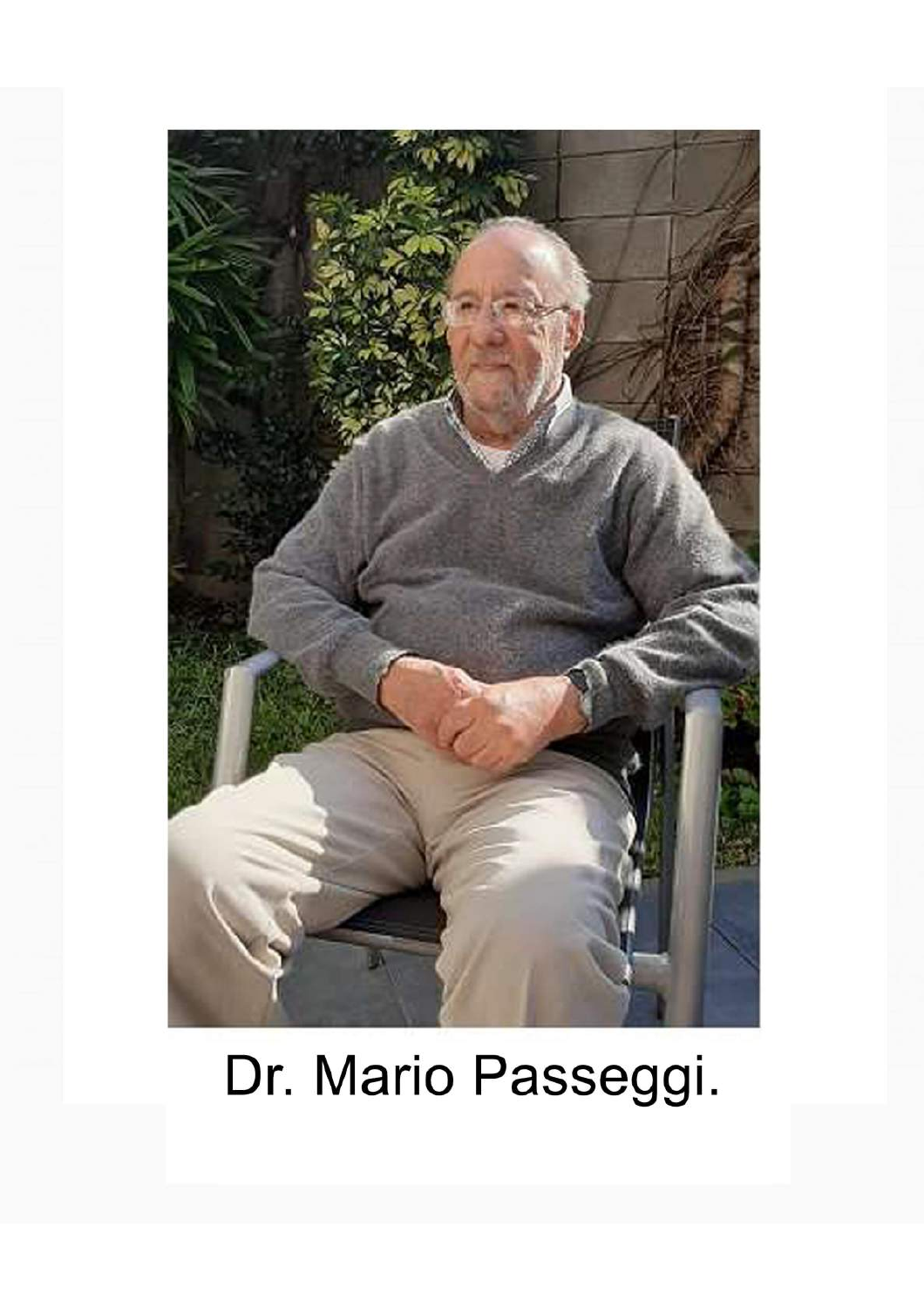



# **Magnetic Exchange Interactions**

# **Coupled High Spin CoII Ions Linked by Symmetrical Double Hydrogen Bonds: Role of a Slowly Relaxing Cu<sup>II</sup> Impurity in Interrupting the Co<sup>II</sup>–Co<sup>II</sup> Exchange Interaction**

Ana L. Pérez,<sup>[a]</sup> Axel Kemmerer,<sup>[a]</sup> Marilin A. Rey,<sup>[a]</sup> Sergio D. Dalosto,<sup>[b]</sup> Carlos A. Ramos,<sup>[c]</sup> Mario C. G. Passeggi,<sup>[a,b]</sup> Alberto C. Rizzi,<sup>[a]</sup> and Carlos D. Brondino \*<sup>[a]</sup>

Abstract: Co<sup>II</sup> and Cu<sup>II</sup> ions are two paramagnetic transition metal ions showing different relaxation rates (*ν*), with  $v_{\rm Co}$ <sup>II</sup> >>  $v_{\rm Cu}$ <sup>II</sup>. To measure the isotropic exchange constant (J) between high spin Co<sup>II</sup> ions and between Cu<sup>II</sup> ions and high spin Co<sup>II</sup> ions, we performed magnetic and EPR measurements complemented with computational calculations on pure transdiaqua-bis(picolinato-N,O)-cobalt(II) dihydrate (1), on the Cu<sup>II</sup> ion doped compound of 1 (2), and on the Cu<sup>II</sup> ion doped compound in a Zn<sup>II</sup> matrix isomorphous to 1. The temperature dependence of the Cu<sup>II</sup> EPR resonance lines of 2 induced by the fast relaxing  $Co<sup>II</sup>$  ion host as well as the evaluation of the temperature-independent Co<sup>II</sup>–Co<sup>II</sup> and Cu<sup>II</sup>–Co<sup>II</sup> isotropic exchange

# **Introduction**

Understanding of magnetic properties of paramagnetic solid state transition ion coordination compounds is mandatory to gain insight on the metal–metal interactions and how the single ion magnetic properties contribute to the overall magnetic behavior of the system.<sup>[1]</sup> The crystal lattices of these compounds present mononuclear or oligonuclear metal centers, that usually present inter-center through-distance and throughbond interactions which give rise to extended interactions. The magnetic properties of these systems are governed by those extended interactions, but in some cases the molecules that connect the metal ions shield the magnetic centers, in such a way that make inter-center interactions almost negligible. Magnetic measurements and electron paramagnetic resonance (EPR) are two techniques that have widely been used to characterize paramagnetic solid state compounds with magnetic

Supporting information and ORCID(s) from the author(s) for this article are

interaction are analyzed. We determined an antiferromagnetic interaction  $[J_{Co-Co} = -1.07(1) \text{ cm}^{-1}]$  associated with a double symmetrical hydrogen bond bridge and another one  $[|J|_{Co-Cu}$  = 0.0015(2)  $cm^{-1}$ ] associated with a double but asymmetrical hydrogen bond bridge, which are in line with the values obtained from computational calculations. This work shows that EPR spectroscopy can advantageously be used to evaluate weak exchange interactions between distinct metal ions with different relaxation rates by using the fact that those metal– metal interactions that broaden the EPR resonance line, which are described by matrices with a trace of zero, are averaged out at high temperatures.

properties determined by extended interactions;[2] the former is principally used for evaluating zero field splitting (ZFS) parameters and exchange coupling constants (J) among metal centers larger than 1 cm<sup>-1</sup> ( $H_{ex} = -J S_1 \cdot S_2$ ), whereas the latter, particularly when applied to single crystal samples, has been used to evaluate the matrices associated with anisotropic interactions (e.g. Zeeman and hyperfine interactions) and isotropic exchange coupling constants smaller than 1 cm<sup>-1</sup>.<sup>[1d,3]</sup> Both kind of studies are generally performed on pure compounds, which in some cases make it difficult the analysis because of the relatively large number of interactions that must be taken into account. This difficulty may be overcome by using diamagnetic host compounds isomorphous to the pure one doped with magnetic impurities, which pursues to isolate the magnetic center from its nearest magnetic neighbors.[4] The combined use of these experimental techniques complemented with computational calculations have become powerful tools to characterize not only the essential blocks that form a magnetic material, but also to extract information on the chemical pathways responsible for transmitting the above mentioned through-bond extended interactions. Furthermore, despite these studies are performed on solid state compounds, they are also of interest in the study of metal containing biological systems, as the essential blocks and superexchange pathways of the solid state compounds may show resemblances with those found in redox metalloenzymes and electron transfer proteins.[5] In other words, though metal centers in biological and solid state paramagnetic compounds may have very well differentiated roles, they present common features that can be used

<sup>[</sup>a] Departamento de Física, Facultad de Bioquímica y Ciencias Biológicas, Universidad Nacional del Litoral - CONICET, Ciudad Universitaria, S3000ZAA Santa Fe, Argentina E-mail: brondino@fbcb.unl.edu.ar www.fbcb.unl.edu.ar/dfbioq

<sup>[</sup>b] Instituto de Física del Litoral, Universidad Nacional del Litoral - CONICET, Güemes 3450, 3000 Santa Fe, Argentina

<sup>[</sup>c] Centro Atómico Bariloche, Comisión Nacional de Energía Atómica, Av. Bustillo 9500, 8400 Bariloche, Río Negro, Argentina

available on the WWW under https://doi.org/10.1002/ejic.201800593.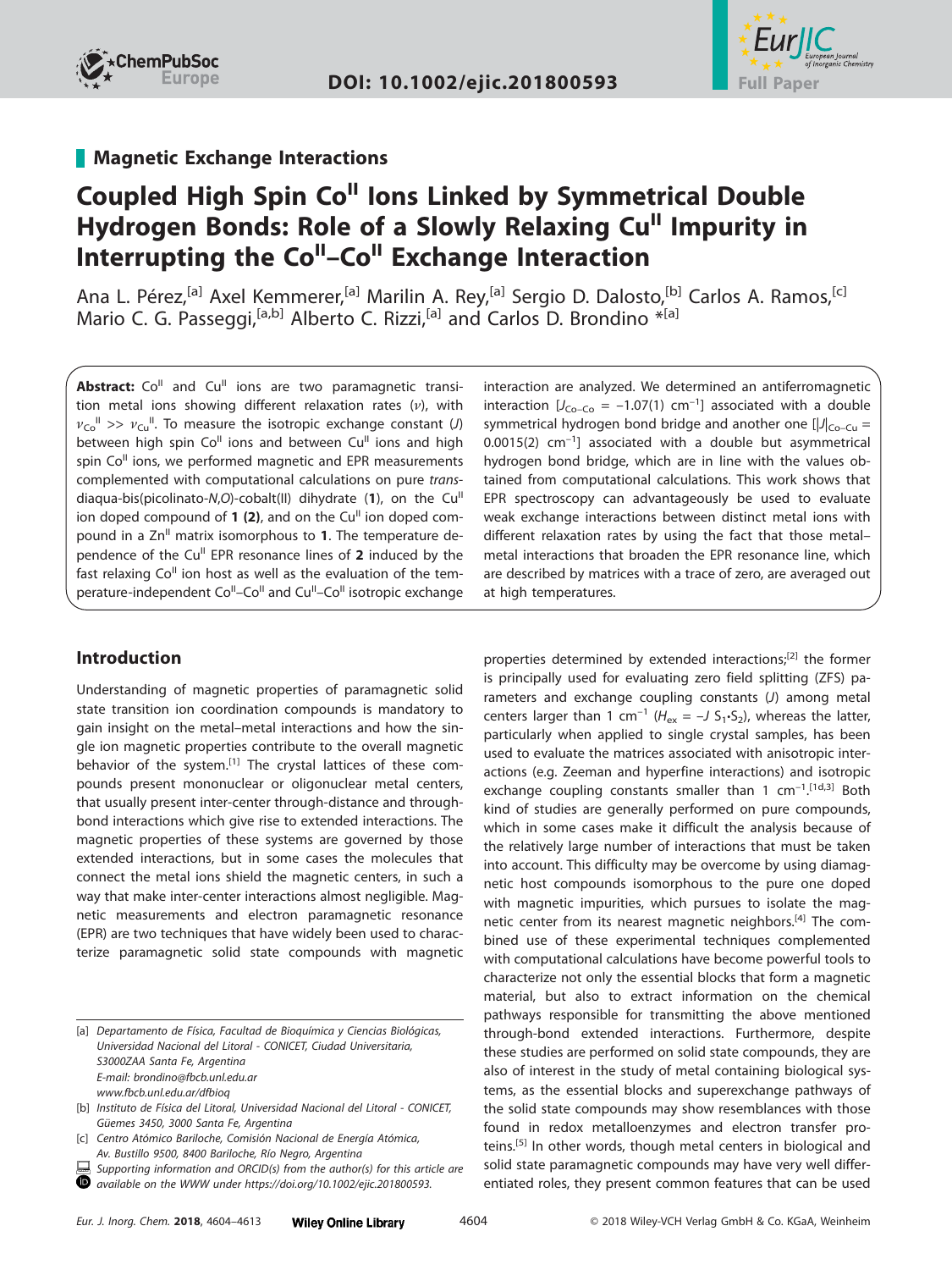



to learn on the function and structure of these metal centers within the systems they are embedded.<sup>[6]</sup>

Considerable efforts in the field have been devoted to study paramagnetic heterometallic compounds,<sup>[7]</sup> though in these cases the study may present additional complications. One of them is evidently the inherent more complex synthesis of compounds with such characteristics, what have determined that the available information is less than that for homometallic compounds. A second issue to be taken into account is that the interacting magnetic centers may have different relaxation times  $T_1$  or relaxation rates ( $v=1/T_1$ ). Briefly,  $T_1$ , which is very temperature dependent, measures the characteristic time for recovery of the magnetization of the paramagnetic system along the applied magnetic field direction after equilibrium has been disturbed. This fact makes it more difficult their study because one has to consider, in addition to all the temperature independent metal–metal interactions, the fact that the relaxation properties of the slowly relaxing center are influenced by the faster one.<sup>[5a,8]</sup> An additional approach to study interactions between paramagnetic centers with different relaxations rates, unfortunately less both employed and known, consists in doping a lattice of fast relaxing spin centers with a slowly relaxing paramagnetic impurity. This provides an interesting methodology to study by EPR interactions between distinct metal centers.<sup>[9]</sup> For those systems containing magnetic centers formed by two interacting  $S = 1/2$  spins with different relaxation rates, the EPR resonance line associated with each center may be split by very weak spin-spin couplings such as isotropic exchange and dipole–dipole interaction. If one analyzes the EPR spectrum splitting of the slowly relaxing center at high temperature, no splitting is observed as one would expect for two interacting slowly relaxing centers. The situation is similar to that observed in the well-known chemical exchange phenomenon between two distinct chemical species showing different EPR resonance line positions that reversibly interconvert one to another with a characteristic jumping frequency. The resonance lines of the two species coalesce into one when the jumping frequency is higher than the line separation, but not when it is lower than the line separation. Similar arguments can be used in the above described case, with the only difference being that the jumping frequency is related to the relaxation rate  $(1/T<sub>1</sub>)$  of the fast relaxing center. As a result, the fast relaxing center modulates the EPR signal splitting of the slowly relaxing one in such a way that at high temperature no splitting is observed because of the short value of  $T_1$ . At low temperature, the splitting is observed because of the longer value of  $T_1$ . This phenomenon may be theoretically interpreted using the Bloch–Wangsness–Redfield (BWR) theory or generalized Bloch equations.[5a,8a,8b,9e,10] In contrast, for a slowly relaxing paramagnetic center hosted in a lattice of fast relaxing spin centers, the analysis of the magnetic properties can be carried out in a similar way to that of a system presenting extended interactions, $[3a-3c]$  though with some differences, as one has to take into account also the influence of the fast relaxing center on the magnetic properties of the slowly relaxing one.<sup>[9a,9b,9d,11]</sup>

In this paper we analyze the application of the previously discussed phenomena through the study of the magnetic properties of the pure trans-diaqua-bis(picolinato-N,O)-cobalt(II) dihydrate (1) and the corresponding Cu<sup>II</sup> ion doped compound (2). Co<sup>II</sup> and Cu<sup>II</sup> ions are two transition metal ions showing different relaxation rates, with  $v_{\text{Co}}$ <sup>II</sup> >>  $v_{\text{Cu}}$ <sup>II</sup>. Magnetic and powder and single crystal EPR measurements of **1** and **2** together with computational calculations are used to evaluate the nature of the  $Co<sup>II</sup>-Co<sup>II</sup>$  and  $Cu<sup>II</sup>-Co<sup>II</sup>$  interactions as well as to predict the molecular structure of the copper impurity in **2**. These studies are complemented with powder and single crystal EPR measurements performed on Cu<sup>II</sup>-doped trans-diaqua-bis-(picolinato-N,O)-zinc(II) dihydrate  $(3)$ , with the pure Zn<sup>II</sup> compound (**4**) being isomorphous to **1**. [12] The dependence with temperature of the Cu<sup>II</sup> EPR resonance lines of 2 induced by the fast relaxing  $Co<sup>II</sup>$  ion host as well as the evaluation of the Co<sup>II</sup>–Cu<sup>II</sup> isotropic exchange interaction are performed on the basis of the Anderson's theory of motional narrowing.<sup>[13]</sup> The role of the slowly relaxing Cu<sup>ll</sup> impurity in interrupting the Co<sup>ll</sup>-Co<sup>II</sup> exchange interaction is also analyzed. This paper summarizes the different experimental methodologies using EPR complemented with magnetic measurements and computational calculations as required to get a full characterization of the magnetic properties of solid state compounds.

# **Results and Discussion**

#### **Crystal and Molecular Structure**

A brief description of the crystal structure of **1** is presented in order to interpret the magnetic data and the EPR experiment.<sup>[12b]</sup> **1** crystallizes in the monoclinic system  $P2_1/n$ ,  $Z = 2$ . The two symmetry related  $Co<sup>H</sup>$  ion sites of the unit cell are designated as A (x, y, z) and B (1/2 – x, 1/2 + y, 1/2 – z). Co<sup>II</sup> ions are in a slightly distorted octahedral environment coordinated to two water oxygen atoms (O2 and O2B), two carboxylic oxygen atoms (O1 and O1B) and two pyridine nitrogen atoms (N1 and N1B) of picolinic acid moieties (Figure 1).



Figure 1. Coordination around the Co<sup>II</sup> ions of 1 with the Co-ligand distances in Å.

 $Co<sub>A</sub>$  or  $Co<sub>B</sub>$  sites are linked by symmetrical double hydrogen bond bridges each with topology –Co–O<sub>2</sub>···O<sub>1</sub>–Co- (d<sub>Co–Co</sub>, 5.130 Å), which gives rise to  $Co<sup>II</sup>$  ion chains running along the b crystal axis (see Figure 2). These two  $Co<sup>H</sup>$  chains, which are symmetry related by the monoclinic  $C_2$  rotation around the b axis, are held together by hydrogen bond interactions mediated by hydration water molecules. The shortest  $Co<sub>A</sub>-Co<sub>B</sub>$  distance is 9.096 Å. The structure of the Cu<sup>II</sup> site in **2** and **3** will be inferred from the EPR and computational calculations below.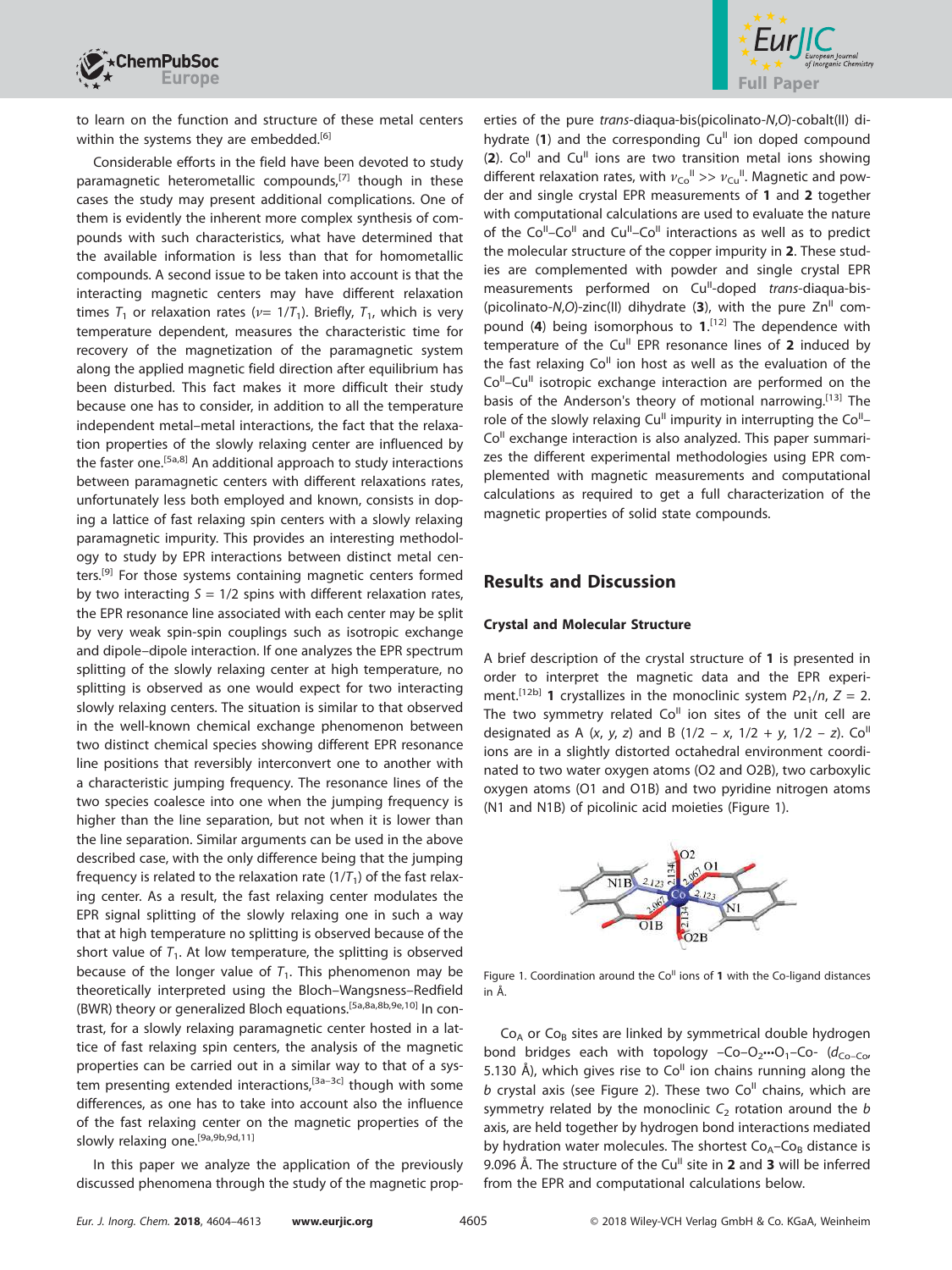



Figure 2. Crystal lattice perspective showing the hydrogen bond network (dotted lines) that links the symmetry related  $Co<sup>H</sup>$  ions of **1**.  $Co<sub>A</sub>$  stands for Co<sup>II</sup> ions at the general position (x, y, z) whereas those labeled Co<sub>B</sub> at (1/2 – x,  $1/2 + y$ ,  $1/2 - z$ ). Co<sup>II</sup>–Co<sup>II</sup> distances in Å are indicated as black double arrows. Chemical pathways bridging Co<sup>II</sup> ions are labeled with the associated exchange coupling constants J.

#### **Magnetic Data of 1**

Temperature-dependent magnetic susceptibility  $(\chi)$  and fielddependent magnetization (M) results are shown in Figure 3. Magnetization data were analyzed assuming  $Co<sup>H</sup>$  ions in a highspin configuration  $(S = 3/2)$  with a spin Hamiltonian that included the Zeeman interaction, and axial  $(D)$  and rhombic  $(E)$ zero field splitting parameters



Figure 3. Molar magnetization M in  $N_A\mu_B$  units as a function of magnetic field at 2 K of a powder sample of **1**. The solid line was obtained by least-squares fitting Equation 1 to the data. The inset shows the inverse of the molar magnetic susceptibility vs. temperature. The solid line in the inset was obtained by least-squares fitting a Curie–Weiss model to the data in the range of 2– 12 K.

where all the symbols have the usual meaning and the sum over all Co<sup>II</sup> sites of the crystal is omitted for simplicity.

A fitting procedure of the magnetization data yielded  $g_{iso}$  = 2.419(4) and  $D = 68.0(1)$  cm<sup>-1</sup>, indicating that the ground dou-



blet state corresponds to  $M<sub>S</sub> = \pm 1/2$ . Inclusion of rhombic distortion and isotropic exchange interaction within the molecular field approximation, as implemented in the PHI program (see Exp. Sect.), did not show any improvement of the fitting. ZFS parameters and  $g_{iso}$  for the  $S = 3/2$  multiplet are in line with  $Co<sup>II</sup>$  ions in a pseudo octahedral coordination showing an orbital singlet ground state  $({}^4A_{2g})$  in which the two doublets of the original <sup>4</sup>F state of the free Co<sup>II</sup> ion ( $M_S = \pm 1/2$  and  $M_S =$  $\pm$ 3/2) are split by spin-orbit coupling with excited states. The axial symmetry found for ZFS indicates that these split doublets may be considered pure in character. This compound was also previously studied by other authors, who found  $D =$ 84.24 cm<sup>-1</sup>,  $E = 2.34$  cm<sup>-1</sup> and  $zJ = -0.05$  cm<sup>-1</sup>.<sup>[14]</sup> The discrepancies are likely due to the fact that these authors considered an anisotropic g-factor.

The large gap between  $M_s = \pm 1/2$  and  $M_s = \pm 3/2$  states (2D = 136 cm<sup>-1</sup>) reveals that the susceptibility data are not sensitive enough to obtain reliable ZFS parameters in the whole temperature range. For that reason, we analyzed the susceptibility data solely in the low temperature region (2–12 K, see inset on Figure 3), where only the lowest Kramers doublet ( $M<sub>S</sub> = \pm 1/2$ ) is thermally populated. This analysis, which was performed using a Curie–Weiss model assuming an effective spin  $S' = 1/2$ , yielded  $C = 2.146(2)$  emu K/mol and  $\theta = -0.77(2)$  K. From the Curie constant value, we obtained  $q'_{iso} = 4.784(1)$ , compatible for a high spin  $Co<sup>II</sup>$  ion in an octahedral environment.<sup>[15]</sup> The *θ* value reveals very weak antiferromagnetic interaction between Co<sup>II</sup> ions, which allowed us to estimate under the molecular field approximation  $zJ_{1/2} = -2.14(2)$  cm<sup>-1</sup>, where  $J_{1/2}$  is the isotropic exchange interaction between  $S' = 1/2$  effective spins.

#### **EPR Measurements**

Powder EPR spectra of **1** at different temperatures are shown in Figure 4, panel A. **1** presents an intense broad resonance at ca. 150 mT with no resolved hyperfine structure and peak to peak linewidth of ca. 60 mT at 4 K. This signal can be detected without significant changes on increasing temperature up to ca. 90 K, after which it broadens due to relaxation effects up to no detection. This spectrum is typical of high spin Co<sup>II</sup> ions (S =  $3/2$ ) in octahedral coordination with ZFS  $> 0$ , in which the detected EPR transition occurs only within the ground doublet  $(M<sub>S</sub> = ± 1/2).$ <sup>[15a,16]</sup> The lack of hyperfine structure with the cobalt nucleus ( $I = 7/2$ , typically Co<sup>II</sup> ions in octahedral environments present hyperfine parameters in the range of 20–  $180 \times 10^{-4}$  cm<sup>-1</sup>)<sup>[15b,17]</sup> suggests that the weak exchange interaction detected by magnetic data is strong enough to collapse such a structure, which will be further analysed below from the single crystal EPR experiment.

Figure 4, panel B, shows two representative single crystal EPR spectra for two different magnetic field orientations indicated in the caption to the Figure. One or two single nearly Lorentzian shaped resonance lines depending on the magnetic field orientation are observed, in line with the monoclinic nature of the system. Since a broad single resonance line in the EPR experiment can be produced by anisotropic dipole–dipole interactions (anisotropic and antisymmetric exchange are usually ne-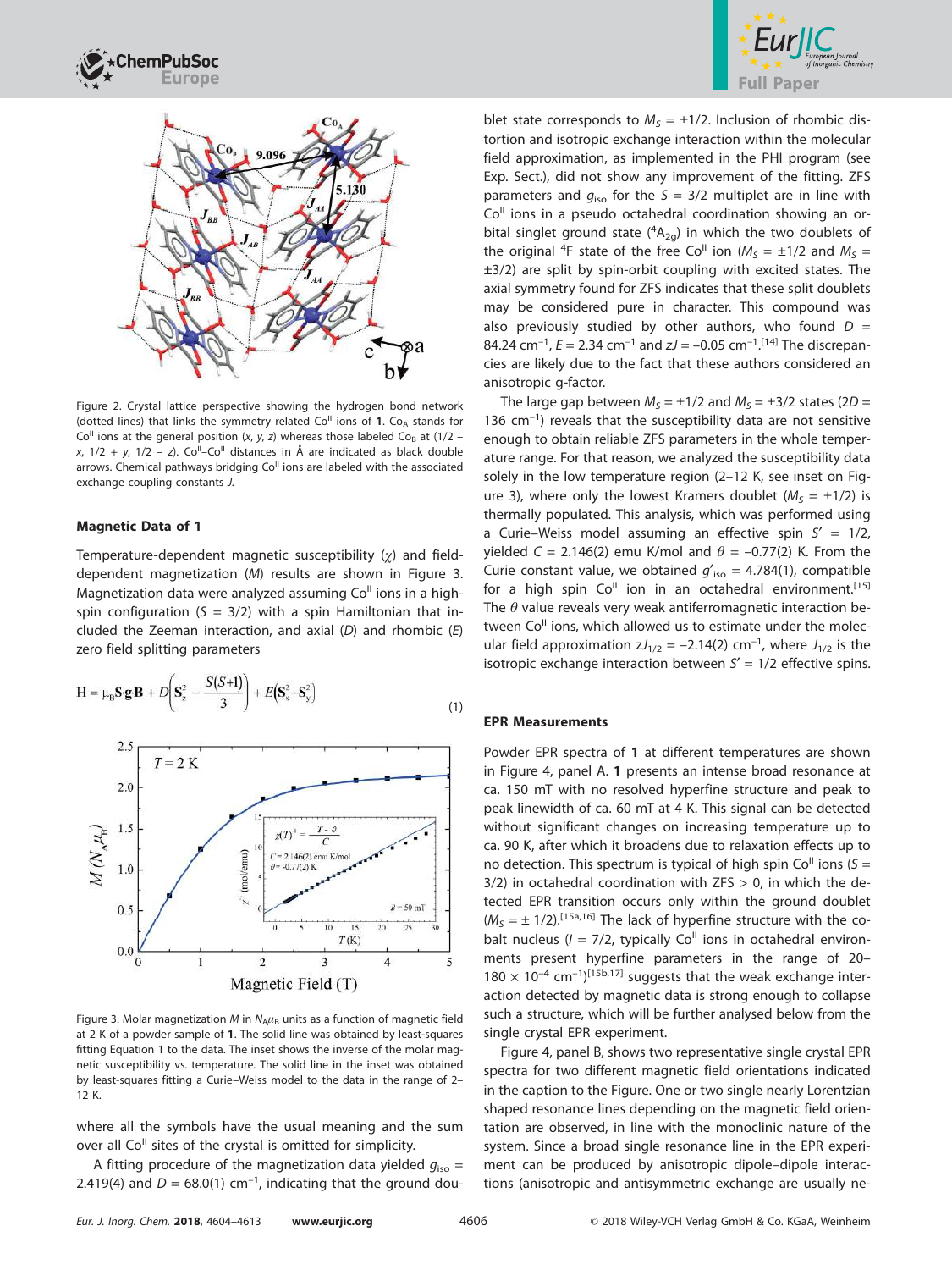





Figure 4. A) X-band powder EPR spectra of **1** at 4 K (a), 10 K (b), 20 K (c), 30 K (d), 40 K (e), 50 K (f), 70 K (g), 90 K (h), 110 K (i), and 130 K (j) under nonsaturating conditions. The small signal at ca. 300 mT is a cavity background. B) Representative single crystal EPR spectra (black lines) obtained in the ab crystal plane at 10 K with the magnetic field at 15 degrees from the a crystal axis (upper) and in the  $c^*a$  crystal plane at 165 degrees from the  $c^*$  axis (lower). Least squares simulations to the experimental spectra assuming two (upper) and one (lower) Lorentzian lineshapes are shown as red lines.

glected for very weak exchange coupled systems), [18] we evaluated the linewidth predicted by such interaction considering that it is solely determined by dipole–dipole interaction under the point dipole approximation for a 3D system (Figure S1). This calculation predicted linewidths in the range of 230–250 mT in the absence of exchange interactions in the  $c^*a$  crystal plane, i.e. ca. 5 times larger than that observed in the EPR experiment (43–65 mT). This fact, together with the nearly Lorentzian lineshape of the EPR resonance lines, suggest the presence of exchange interactions that yield narrowing rather than broadening.[3a,15]

### **The CoII g**′**-Matrix Evaluated from Single Crystal EPR Measurements**

Since at low temperature only the lowest  $M<sub>S</sub> = \pm 1/2$  Kramers doublet is thermally populated, the system can be analysed assuming an effective  $S' = 1/2$  spin

$$
H = \mu_B \mathbf{S}'_A \cdot \mathbf{g}'_A \cdot \mathbf{B} + \mu_B \mathbf{S}'_B \cdot \mathbf{g}'_B \cdot \mathbf{B}
$$
 (2)

where **g**′ are the **g**-matrices associated with each magnetically inequivalent Co<sup>II</sup> ion, which contain information on the spinorbit interaction and ZFS, and the sum over all the unit cells of the crystal lattice is omitted for simplicity. Since **1** crystallizes in a monoclinic space group, one should observe single crystal EPR spectra consisting of eight hyperfine components  $(I = 7/2)$ for any magnetic field orientation in the  $c^*a$  plane and along the b axis, where  $Co_A^{\{||}}$  and  $Co_B^{\{||}}$  ions are magnetically equivalent, and two eight-line hyperfine spectra each associated with the two inequivalent  $Co<sup>II</sup>$  ions for any other magnetic field direction. This situation was not observed in the spectral angular variation of **1**, which showed two partially overlapped single resonance lines in the  $ab$  and  $c*b$  crystal planes for most magnetic field orientations, and one single line in the  $c^*a$  plane (representative EPR spectra are shown in Figure 4, panel B; the full angular variation of the spectra is shown as Supporting Information in Figure S2). Both the angular variation and the number of resonance lines are in line with the monoclinic nature of **1**, but the lack of a resolvable hyperfine pattern, as also observed in the powder EPR spectra, suggests the presence of isotropic exchange interactions between Co<sup>II</sup> ions, strong enough to collapse such a structure. Hence, the single crystal EPR spectra of **1** were analysed assuming that the two partially overlapped resonance lines correspond to the two magnetically inequivalent  $Co_A$ <sup>"</sup> and  $Co_B$ <sup>"</sup> ion sublattices (see Figure 2).

To analyze the data, single crystal EPR spectra of **1** were least-squares fitted to the sum of two Lorentzian derivative functions with the same intensity. The positions of each resonance line were used to obtain the angular variation of g<sup>'2</sup>-factors (Figure 5).



Figure 5. Angular variation of  $g^2$  for the two inequivalent Co<sup>II</sup> sites in three crystal planes of **1**. Red and blue symbols identify the two magnetically inequivalent Co<sup>II</sup> sites in the unit cell. In the  $c^*a$  plane, both inequivalent Co<sup>II</sup> ion sites are indistinguishable by EPR (black symbols). Solid lines were obtained by least-squares fitting the function **h·g**′**·g**′**·h**, where **h** is the magnetic field orientation, as explained elsewhere.<sup>[19]</sup> The inset shows the mounting and orientation of the single crystal of **1** for the EPR experiment. Some experimental points for two-line spectra are missed due to the large linewidth of one of the components, which precluded their precise position determination.

Least squares analysis of the  $g^2$  angular variation yielded the parameters given in Table 1, which were used to obtain the solid lines in Figure 5. As shown in this Figure there is a good agreement between our model and experimental data. The differences observed for some orientations are attributed to the uncertainties in the fitting of the resonance positions which arise from the large width of the EPR resonance lines. Because of the monoclinic symmetry of the crystal lattice of **1**, there are two possible assignments for the **g**′-matrix orientation in the molecular frame (Table 1 and Figure S3). As previously observed for low symmetry  $Co<sup>II</sup>$  ions in high-spin configuration, the two possible orientations of the **g**′-matrix do not show any particular direction relative to the molecular frame.<sup>[15a]</sup> and references cited therein.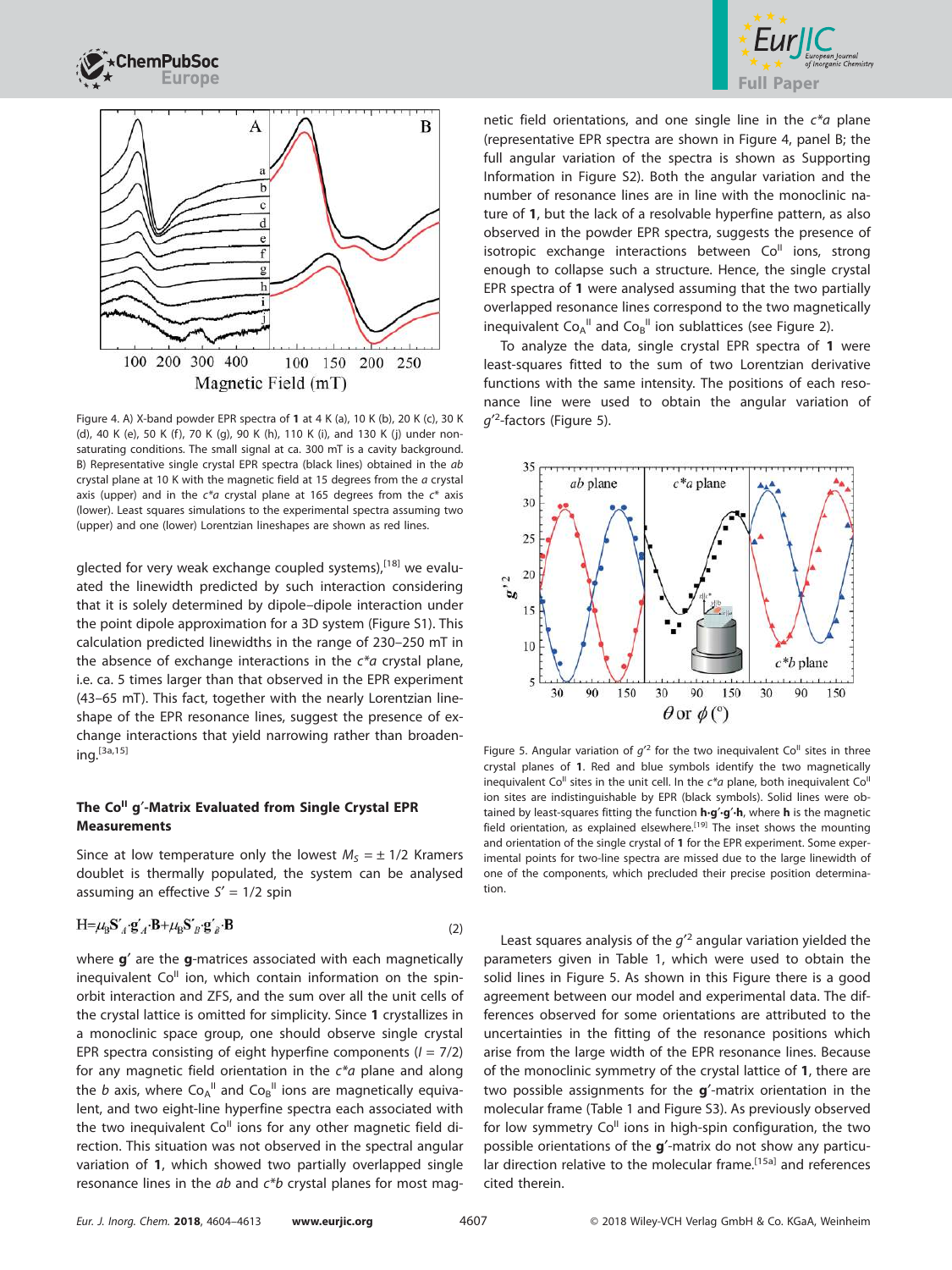

Table 1.  $g'^2$ -matrix and eigenvalues and eigenvectors of the two symmetry related Co<sup>II</sup> ions of 1 in the experimental  $abc^*$  coordinate system. Upper and lower signs correspond to the two possible orientations due to the monoclinic nature of **1**.

| $q_{xx}^2 = 17.7(4)$ | $q_{xy}^2 = \pm 12.0(6)$                         |
|----------------------|--------------------------------------------------|
| $g_{yy}^2$ = 16.6(5) | $q_{zx}^2 = -6.0(5)$                             |
| $q_{zz}^2 = 25.6(4)$ | $g_{zy}^2 = \pm 9.6(5)$                          |
| $q_1 = 2.20(1)$      | $a_1 = [0.62(2), \pm 0.76(1), -0.17(3)]$         |
| $q_2 = 4.08(7)$      | $\mathbf{a}_2 = [0.60(3), \pm 0.32(3), 0.74(1)]$ |
| $q_3 = 6.22(5)$      | $a_3 = [0.51(1), \pm 0.56(1), -0.65(1)]$         |

#### **Exchange Interaction between CoII Ions**

We evaluated the isotropic exchange coupling constant by EPR on the basis of the Anderson's theory of motional narrowing.<sup>[13,20]</sup> Briefly, this theory predicts for a system consisting of two magnetically inequivalent paramagnetic centers with real or effective  $S = 1/2$  spins, e.g.  $Co_A^{\Pi}$  and  $Co_B^{\Pi}$  ions of **1**, that the EPR resonances associated with each center coalesce into one resonance when  $|J| > \mu_B \cdot \Delta q \bar{B}/2$ **·**, where  $\Delta q$  and B are the difference between the g-factors and the gravity center of both resonances, respectively. This situation resembles that for two magnetically inequivalent chemical species that reversibly interconvert one to another with a characteristic exchange frequency, a phenomenon known as chemical exchange. Note that this model explains the collapse of the hyperfine structure of high spin Co<sup>II</sup> ions into one line when  $|J| > A$ , where A is the hyperfine splitting.<sup>[21]</sup> As shown in Figure 5, for magnetic fields close to those directions where the two Co<sup>II</sup> ion EPR signals associated with magnetically inequivalent cobalt sites tend to coalesce into one signal, i.e. close to the  $b$ ,  $a$ , and  $c^*$  crystal axes, no detectable merging of the resonance lines corresponding to inequivalent Co<sup>II</sup> ions was observed. Least square fitting of the spectra taken close to the above mentioned magnetic field directions, allowed us to evaluate  $\Delta B$  ca. 20 mT as the minimum resolution limit to detect the resonance lines associated with  $Co<sub>A</sub>$  and  $Co<sub>B</sub>$  species. This value was used to evaluate an upper limit for the isotropic exchange interaction between  $Co<sub>A</sub>$  and  $Co<sub>B</sub>$  using the Anderson's theory of exchange narrowing, which predicts  $|J_{1/2}| < \mu_B \cdot \Delta g$  B/2 ca. 0.02 cm<sup>-1</sup>, where the subscript 1/2 stands for the isotropic exchange constant between  $S' = 1/2$  spins. This J value confirms that the exchange coupling, if present, is not significant enough to collapse the resonance lines corresponding to inequivalent Co<sup>II</sup> ions. Hence,  $Z_{1/2}$  = -2.14(2) cm<sup>-1</sup> determined by magnetic low temperature susceptibility measurements can mainly be ascribed to the exchange interaction between magnetically equivalent  $Co<sup>II</sup>$  ions. Considering  $z = 2$ , this isotropic exchange interaction was evaluated to be  $J_{1/2} = -1.07(1)$  cm<sup>-1</sup>  $\equiv J_{3/2} = -0.357(3)$  cm<sup>-1</sup>, according to the relation  $J_{1/2} = 3 \times J_{3/2}$  demonstrated elsewhere.<sup>[15b]</sup> This weak exchange interaction is mediated by symmetrical double hydrogen bonds between coordinated water molecules and carboxylate oxygen atoms from picolinic moieties coordinated to closest magnetically equivalent  $Co<sup>II</sup>$  ions (Figure 2) and is responsible for merging the  $Co<sup>II</sup>$  hyperfine structure, not detectable in the EPR experiment.



In line with experiment, computational calculations determined a high spin  $S = 3/2$  ground spin state for the Co<sup>II</sup> ions of **1**, with the 1/2 low spin state being separated by more than  $1 \times 10^{4}$  cm<sup>-1</sup>. Thus, in all the models the Co atoms were computed with a  $S = 3/2$  spin state. The electron spin density is mainly located on the Co<sup>II</sup> ion (2.83), whereas 0.17 is delocalized on the ligands. To rationalize the experimentally determined J values in **1** with those obtained by computational calculations, different models based on the crystallographic structure were built.<sup>[12b]</sup> For  $J_{3/2}$ <sup>AA</sup>, three models containing two, three, and five consecutive Co<sup>II</sup> monomers were built, while for  $J_{3/2}^{AB}$  a single model containing two adjacent monomers of one chain and two of the closest neighboring chain was used. Calculations using the different models yielded very similar energy gaps  $E_{AF}-E_F \approx J_{3/2}^{AA} = J_{3/2}^{BB}$  ca. – 0.24 cm<sup>-1</sup>, indicating that magnetically equivalent  $Co<sup>II</sup>$  ions belonging to a chain are antiferromagnetically coupled in good agreement with experiment. No significant  $J_{3/2}^{AB}$  was detected, i.e. it fell into the detection limit of the energies calculated with this computational method (see Exp. Sect.).

#### **Powder and Single Crystal EPR Measurements of 2**

 $Cu<sup>II</sup>$  and  $Co<sup>II</sup>$  ions are, as said above, two Kramers ions with different relaxation rates ( $v_{\text{Co}}^{II} \gg v_{\text{Cu}}^{II}$ ), which may produce temperature-dependent modifications of the spectra of the slowly relaxing Cu<sup>II</sup> ion when they are coupled.<sup>[5a,8b,9,10]</sup> A powder sample of **2** showed at high temperature a nearly axial Cu<sup>II</sup> EPR spectrum with resolved hyperfine structure with the copper nucleus ( $I = 3/2$ ) at  $g_{\parallel}$  (Figure 6, panel A, spectrum i) and no distinguishable resonance lines associated with Co<sup>II</sup> ions. On decreasing temperature, the Cu<sup>II</sup> resonance lines broaden, with no shift in position, in line with the decreasing Co<sup>II</sup> relaxation rate. This temperature behavior of the Cu<sup>II</sup> EPR spectra indicates



Figure 6. Panel A. Powder X-band EPR spectra of **2** as a function of temperature, a) 140 K, b) 160 K, c) 180 K, d) 200 K, e) 220 K, f) 240 K, g) 260 K, h) 280 K, and i) 300 K under non-saturating conditions. Panels B and C, idem A but for single crystal EPR spectra in the  $c^*a$  crystal plane for two magnetic field orientations (panel B and panel C, 100 degrees and 170 degrees from the  $c^*$  crystal axis, respectively). Spectra were taken under the same experimental conditions. No significant changes in lineshape are observed above 300 K.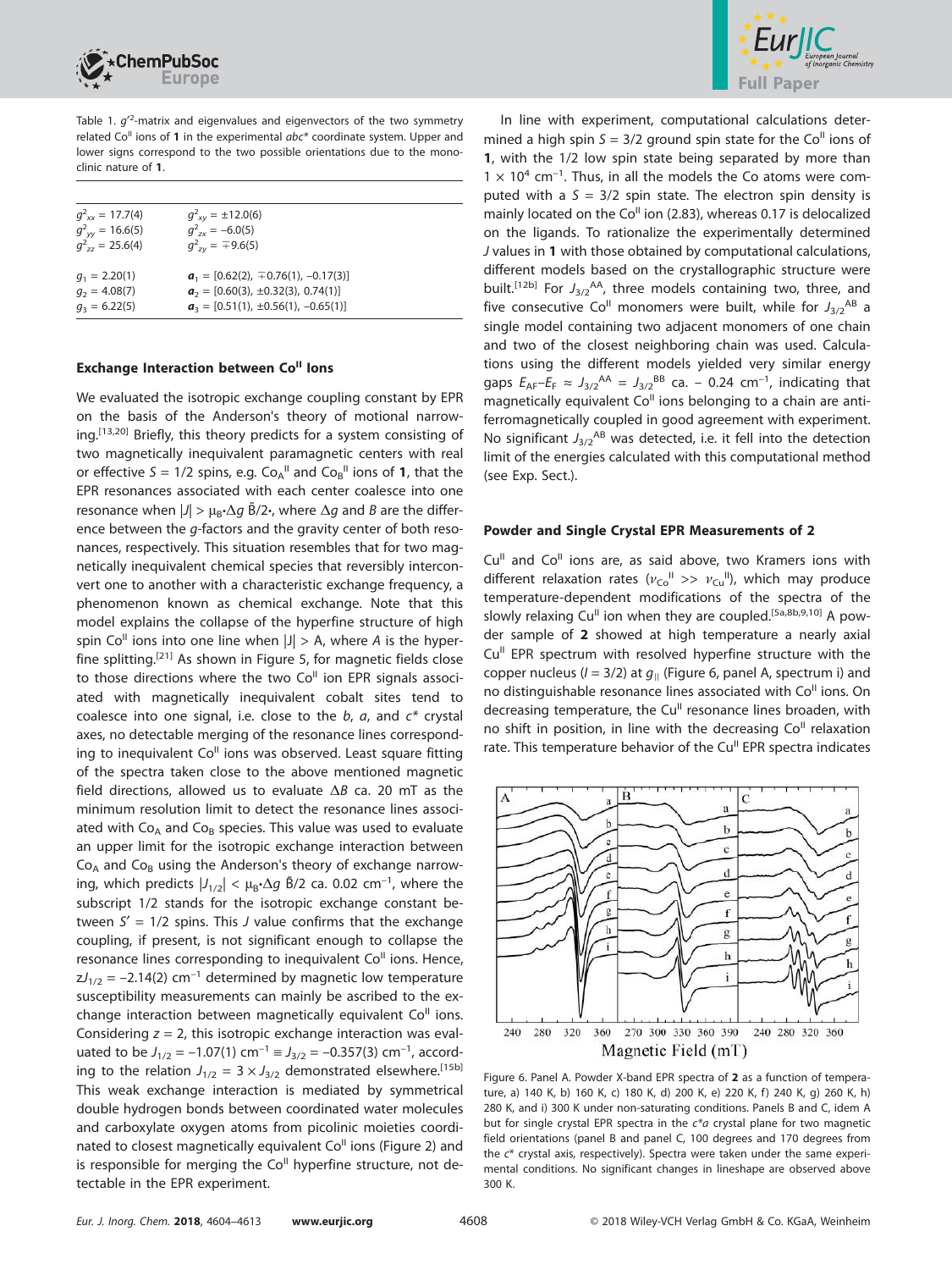



that the main Cu<sup>II</sup>–Co<sup>II</sup> interactions produce broadening rather than narrowing of the Cu<sup>II</sup> resonances. A similar conclusion can be obtained from EPR studies performed on single crystals of 2 (Figure 6, panels B and C), which showed very broad Cu<sup>II</sup> EPR resonance lines at low temperature but the typical four hyperfine pattern at high temperature. Hence, as stated in the introduction, the broadening of the  $Cu<sup>II</sup>$  ion resonance lines when decreasing temperature is due to Cu<sup>II</sup>-Co<sup>II</sup> dipolar interactions which are averaged out at high temperature, but not at low temperature where the relaxation rate of the Co<sup>II</sup> ion is low.

The temperature behavior of Cu<sup>II</sup> EPR spectra of 2 can be interpreted with the random frequency modulation model proposed by Anderson.<sup>[20]</sup> This model assumes that the Hamiltonian describing the system may be split up into three parts

$$
H = H_o + H_p + H_m \tag{3}
$$

where  $H_{\text{o}}$ , the unperturbed Hamiltonian (Zeeman + hyperfine terms), determines the position of the resonance line(s);  $H<sub>px</sub>$  the perturbing Hamiltonian, which does not commute either with  $H_0$  or with  $H_{\text{m}}$ , is determined by the dipolar interaction and eventually anisotropic exchange interactions;  $H_{\text{m}}$ , the motional Hamiltonian, that commutes with  $H_0$  but not with  $H_{\text{p}}$ , cannot change the position of the resonance lines determined by  $H_0$  but can cause the time dependence of  $H_{\text{p}}$ , which determines the lineshape of the resonance lines.<sup>[13,20]</sup>

In the classical exchange narrowing case,  $H<sub>m</sub>$  is given by the temperature independent isotropic exchange interaction  $(H_{me} =$  $\omega_{\text{ex}}$  **S**<sub>Cu</sub>·**S**<sub>Co</sub>, where  $\omega_{\text{ex}} \approx J/\hbar$ ), whereas in the host spin lattice relaxation narrowing case,  $H<sub>m</sub>$  is determined by the temperature dependent spin lattice relaxation parameter  $T_1$  of the Co<sup>II</sup> host ion.<sup>[11a]</sup> For the case we are analyzing here, it is evident that the main contribution to  $H_m$  is determined by the host spin lattice relaxation rate as the changes in linewidth of the Cu<sup>II</sup> resonance lines are highly temperature dependent, but, as we will see below, the contribution of the isotropic exchange interaction shows, though small, non-negligible contributions to the total Hamiltonian H, which is also reflected in the EPR spectra. The fact that  $H<sub>m</sub>$  is determined by two distinct contributions suggests that their discrimination, particularly when  $H_{\text{msl}} >> H_{\text{me}}$ , could be difficult as both simultaneously determine the time dependence of  $H<sub>p</sub>$  and hence the lineshape of the EPR spectra. However, this apparent disadvantage for the less intense interaction  $(H_{me})$  can be used to evaluate the effect of both Hamiltonians by analyzing the effect of  $H_{\text{me}}$  on both position and width of the EPR resonance line at high temperature, as the broadening effect of  $H<sub>p</sub>$  is averaged out by  $H<sub>msl</sub>$ . In other words, the analysis of the single crystal Cu<sup>II</sup> EPR spectra at high temperature can be used to evaluate the exchange coupling constant J between Co<sup>II</sup> and Cu<sup>II</sup> spins, which will be seen below.

#### *g***-Matrix of the CuII Impurity of 2 and 3**

To evaluate the Cu<sup>II</sup> ion g-matrix of 2, we performed EPR measurements on oriented single crystals at room temperature for different magnetic field orientations. The angular variation of the Cu<sup>II</sup> impurity EPR spectra corresponds to the expected one for a monoclinic system, i.e. two groups of four resonance lines each associated with magnetically inequivalent Cu<sup>II</sup> ions in the ab and  $c*b$  planes, and only one in the  $c*a$  plane, in line with the angular variation observed for the Co<sup>II</sup> ions of 1. This fact indicates that some Co<sup>II</sup> ions are substituted with Cu<sup>II</sup> impurities in the crystal lattice of **1** to give **2**. Representative room temperature spectra obtained in the  $c^*a$  plane are shown in Figure 6, panels B and C (spectra i) for two different magnetic field orientations. The full angular variation of the spectra in the three crystal planes is shown in Figure S4.

For some magnetic field orientations in the  $c^*a$  plane, EPR spectra could be simulated assuming four Gaussian-shaped resonance lines, as expected for a Cu<sup>II</sup>-doped magnetic system (see spectrum i in Figure 6, panel C). Spectral simulations in the  $c^*b$  and ab planes were obtained assuming either two groups of four resonance lines when the resolution was large enough to detect resolved hyperfine interaction, or one group of four resonance lines plus one single resonance for other orientations (see Supporting Information for details, Figure S4). The gravity centers of the spectra thus determined were used to obtain the angular variation of the  $g^2$ -factors of the Cu<sup>II</sup> impurity of 2 (Figure 7). The g-matrix associated with the Cu<sup>II</sup> impurity of 2 (Table 2) was obtained as explained for **1** (see above). As for **1**, there are two possible *g*-matrix orientations (Figure S5 and Table 2). The inset on Figure 7 shows the assigned Cu<sup>II</sup> g-matrix relative to the molecular frame of the Co<sup>II</sup> site in 1, which is based on well-known magneto structural correlations established for Cu<sup>II</sup> compounds. The fact that the highest  $q$  value is lying nearly along the Co–O2 bond confirms that the Jahn– Teller distortion suffered by the Cu<sup>II</sup> site is along this direction.



Figure 7. Angular variation of  $g^2(\theta, \phi)$  for the two magnetically inequivalent Cu<sup>II</sup> sites in three crystal planes of 2. Red and blue colors identify each magnetically inequivalent Cu<sup>II</sup> site in the  $ab$  and  $c*b$  crystal planes. Only one group of four resonance lines (black) is observed in the  $c^*a$  plane indicating that Cu<sup>II</sup> impurities follow the symmetry of the Co<sup>II</sup> site in the pure compound **1**. Some experimental points are missed due to uncertainties in the spectral gravity center determination associated with inequivalent copper site. The inset shows the assigned orientation for the Cu<sup>II</sup> ion g-matrix in the Co<sup>II</sup> site molecular frame.

The EPR experiment was also performed on an oriented single crystal of **3**, in which Cu<sup>II</sup> impurities are hosted in a diamagnetic Zn<sup>II</sup> lattice isomorphous to 1. Eigenvalues and eigenvec-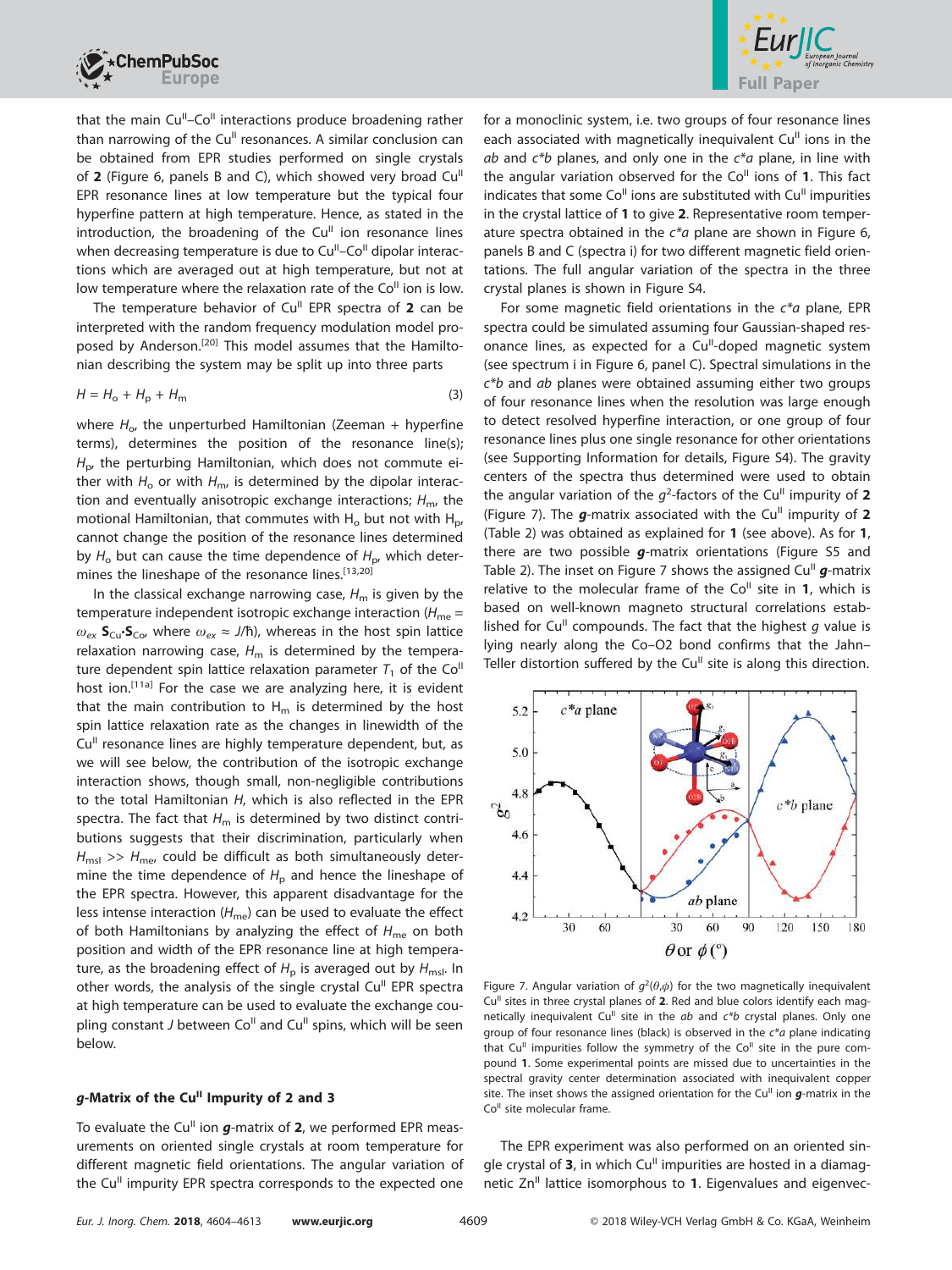



| Table 2. Components of the Cu <sup>II</sup> $q^2$ -matrix of 2 and 3 together with eigenval- |  |
|----------------------------------------------------------------------------------------------|--|
| ues and eigenvectors in the $xyz = abc^*$ coordinate system.                                 |  |

| $\overline{\mathbf{2}}$       |                                                   |
|-------------------------------|---------------------------------------------------|
| $a_{xx}^2$ = 4.320 (6)        | $g_{xy}^2 = \pm 0.142$ (8)                        |
| $a_{\text{vv}}^2$ = 4.673 (6) | $q_{zx}^2$ = 0.187 (8)                            |
| $a^{2}_{zz}$ = 4.794 (6)      | $q_{xy}^2 = \pm 0.438$ (7)                        |
| $g_1 = 2.062(2)$              | $a_1 = [0.89(6), \pm 0.1(1), -0.43(9)]$           |
| $q_2 = 2.073(2)$              | $\mathbf{a}_2 = [0.4(2), \pm 0.76(2), 0.53(7)]$   |
| $q_3 = 2.288(2)$              | $a_3 = [0.248(7), \pm 0.633(4), 0.733(3)]$        |
| 3                             |                                                   |
| $q_{xx}^2$ = 4.319 (5)        | $q_{xy}^2 = \pm 0.107$ (6)                        |
| $g_{\text{vv}}^2$ = 4.676 (5) | $q_{zx}^2$ = 0.156 (6)                            |
| $q_{77}^2$ = 4.779 (5)        | $q_{xy}^2 = \pm 0.437$ (6)                        |
| $q_1 = 2.064(2)$              | $a_1 = [0.75(7), 0.38(7), \pm 0.54(4)]$           |
| $q_2$ = 2.075(2)              | $\mathbf{a}_2 = [0.63(8), -0.66(4), \pm 0.41(6)]$ |
| $q_3 = 2.282(2)$              | $a_3 = [0.207(6), \pm 0.646(3), 0.735(3)]$        |

tors are very similar to those obtained in **2** (Table 2), indicating that Cu<sup>II</sup> impurities can substitute for both Co<sup>II</sup> or Zn<sup>II</sup> ions suffering the same Jahn–Teller distortion, independently of the host matrix (Figure S5). The only difference observed resides in the larger linewidth of the individual Cu<sup>II</sup> resonance lines in 2, confirming that these changes are due to the magnetic nature of the host lattice. This observation will be discussed below.

To confirm the EPR conclusion regarding that the  $Cu<sup>II</sup>$  site Jahn–Teller distortion is along the Cu-O2 bond, we evaluated the structure of the Cu<sup>II</sup> impurity in 2 by computational calculations. After relaxation of the copper monomer keeping fixed the crystal structure of **1**, some small changes were observed for the Cu<sup>II</sup> site relative to the geometry of the Co<sup>II</sup> site. The atomic coordinates of the calculated structures are given in the Supporting Information (Table S1). The main difference is that both Cu–N1 ( $d_{Cu-N1}$  = 1.999 Å) and Cu–O1 ( $d_{Cu-O1}$  = 1.965 Å) distances decreased compared to those of the Co<sup>II</sup> compound



Figure 8. Panel A and B show a Co<sup>II</sup> ion chain interrupted by a Cu<sup>II</sup> ion impurity. The hydrogen bonds bridging the metal centers are indicated with dotted lines. Relevant bond lengths in Å are given in panel A, whereas spin densities are given in panel B.

(see Figure 1). The Cu–O2 distances ( $d_{Cu-O2}$  = 2.341 Å) increased to form an axially elongated octahedron, in line with the EPR results (Figure S5). Despite the elongation of the Cu-O2 distance, the hydrogen bond interactions with the surrounding water molecules are conserved (Figure 8, panel A). Results obtained by both EPR and calculations, are expectable considering the lower energetic cost that implies the displacement of water molecules relative to the picolinic acid molecules (see Figure 1 and Figure 2).

#### **CuII–CoII Exchange Interactions**

Results shown in Figure 6 indicate that the EPR spectra broadening observed in **2** at low temperature are averaged out at high temperature because of the higher relaxation rate of the  $Co<sup>II</sup>$  ions relative to that of the Cu<sup>II</sup> ions. These temperature dependent changes in linewidth were not observed in **3**, indicating the magnetic origin of the broadening in **2**. No significant narrowing is detected above 300 K in **2**, indicating that dipolar interaction are totally averaged to zero at high temperature. The lowering of the hyperfine linewidth with increasing temperatures observed in **2** occurs when the broadening interactions can be described through matrices with a trace of zero, as is the case of the dipolar interaction, but not for isotropic exchange. The fact that single crystal Cu<sup>II</sup> EPR spectra of 2 show resolved hyperfine structure for most magnetic field orientations, indicates that the magnitude of the  $Cu<sup>II</sup>-Co<sup>II</sup>$  isotropic exchange is very weak to collapse the hyperfine structure and much lower than the  $Cu<sup>II</sup>-Co<sup>II</sup>$  dipolar interactions. A comparison between the EPR spectra of **2** and **3** for those magnetic field orientations showing well-resolved four hyperfine components reveals spectra having approximately the same position and hyperfine splitting but with the hyperfine linewidths for **2** being larger than for **3**. This difference is undoubtedly attributed to the isotropic exchange interaction which is operative in **2** (CuII ions embedded in a paramagnetic matrix) but not in **3** (Cu<sup>II</sup> ions embedded in a diamagnetic matrix). Note that the Anderson model predicts for a weak exchange regime ( $|J| < A$ ) a broadening (*Γ* + *ω*ex) of the individual hyperfine lines, where *Γ* is the intrinsic linewidth of each hyperfine component of the  $Cu<sup>II</sup>$  ion EPR spectra in the absence of exchange.<sup>[21]</sup> With this in mind, we simulated the experimental EPR spectra of **2** using Anderson arguments for a situation of weak exchange regime. The employed procedure is explained elsewhere.<sup>[21]</sup> Figure 9, panel A shows a representative spectrum for a given magnetic field orientation where the hyperfine splitting is maximal, together with simulations using the Anderson's model with increasing exchange frequency values. This procedure allowed us to determine  $\omega_{ex}$  = 90 MHz = 0.003 cm<sup>-1</sup>. Panel B shows the experimental spectral angular variation for the  $c^*a$  crystal plane together with simulation using that exchange frequency value. As revealed in the Figure simulations are in a very good agreement with the experimental spectra, which evidence the robustness of the method.

The Cu<sup>II</sup>–Co<sup>II</sup> exchange interaction was also evaluated by computational calculations using two, three, and five consecutive monomers models containing a copper atom in sequences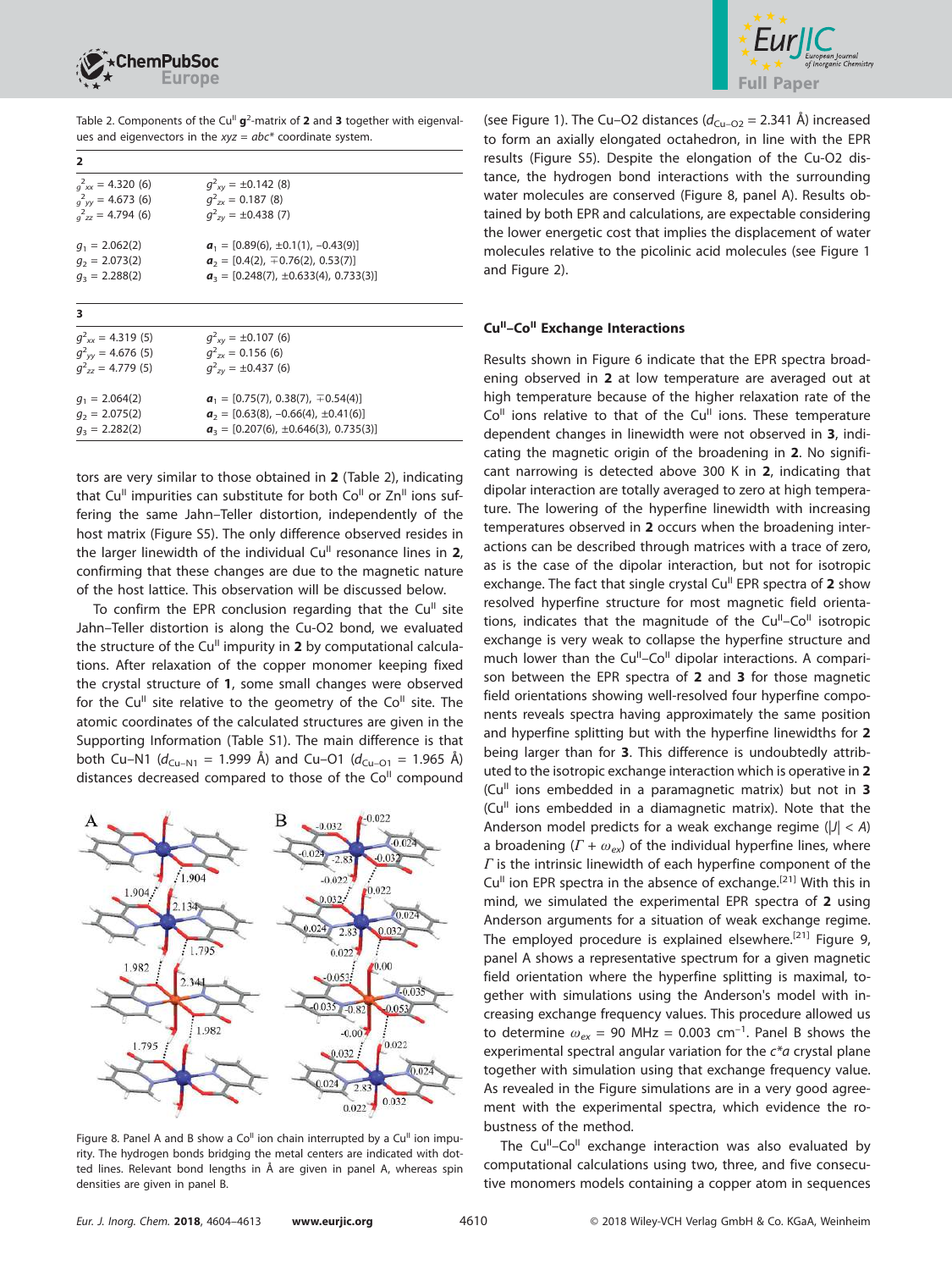





Figure 9. Panel A shows simulation of the experimental EPR spectrum of **2** taken at 175 degrees from the c\* axis (black line, **2**) as a function of increasing exchange frequencies (red lines) using Anderson's model for a weak exchange regime (ħ*ω*ex << A, where A is the hyperfine splitting). The linewidths used in simulation were obtained from a spectrum of **3** taken under the same experimental condition (bottom of panel A, black line, **3**). Panel B shows the angular variation of the EPR spectra of  $2$  (black line) in the  $c^*a$  crystal plane together with simulation (red line) using  $ω_{ex}$  = 90 MHz (see text).

such as Cu–Co, Co–Cu–Co, and Co–Co–Cu–Co–Co. Calculations yielded an antiferromagnetic ground state with  $J_{\text{Cu}}^{\text{II}}$   $_{\text{--Co}}^{\text{II}}$   $\approx$  $-0.02$  cm<sup>-1</sup>, an order of magnitude smaller than that for Co<sup>II</sup>–Co<sup>II</sup> ( $J_{3/2}^{AA} = J_{3/2}^{BB} = -0.24$  cm<sup>-1</sup>), in line with the experimentally determined value by EPR ( $|J| = 0.0015$  cm<sup>-1</sup>). Both experiment and computational calculations indicate that the infinite chains of coupled  $Co<sup>II</sup>$  ions are converted to independent fragments of coupled Co<sup>II</sup> ions upon copper doping. The Culigand distances as well as the spin density on the Cu<sup>II</sup> ion and its ligands are shown in Figure 8.

The above results indicate that incorporating a magnetic ion like Cu<sup>II</sup> in an infinite chain of Co<sup>II</sup> ions interrupts the exchange interaction transmitted by the double hydrogen bonds bridging Co<sup>II</sup> ion pairs present in 1. One can wonder what causes the decrease of the Cu<sup>II</sup>–Co<sup>II</sup> exchange interaction relative to the  $Co<sup>II</sup>-Co<sup>II</sup>$  one as the bridging topology is relatively similar. This fact can be ascribed to two factors. One of them is evidently determined by the Jahn–Teller distortion suffered by the incorporated Cu<sup>II</sup> ions, which led to a decreasing spin density at the apical copper O2 ligands (see Figure 8, panel B). The second one is related to the absence of symmetry in the Cu<sup>II</sup>–Co<sup>II</sup> double hydrogen bond (Figure 8). It has theoretically been analyzed that the condition for maximum isotropic exchange coupling is related to a pathway presenting a generalized reflection-inversion symmetry, as is the case for **1** (Figure 2, see  $J_{AA}$  or  $J_{BB}$ ).<sup>[22]</sup> This symmetry is lost in **2**, which implies that the two different hydrogen bonds bridging  $Cu<sup>II</sup>$  and  $Co<sup>II</sup>$  ions interfere destructively.

# **Conclusions**

In this work we study the magnetic properties of a pure cobalt compound and how a slowly relaxing  $Cu<sup>II</sup>$  impurity interrupts the Co<sup>II</sup>–Co<sup>II</sup> exchange interaction. Co<sup>II</sup> ions are in high-spin configuration, forming structural chains in which the metal centers are bridged by symmetrical double hydrogen bonds. Magnetic measurements, EPR spectroscopy, and computational calculations demonstrated that this chemical pathway transmits very weak antiferromagnetic exchange interactions  $(J_{1/2}$  =  $-1.07$  cm<sup>-1</sup>). When this compound is doped with Cu<sup>II</sup> ions, the structural Co<sup>II</sup> chains are interrupted by the presence of the impurity. Single crystal EPR performed on the copper-doped compound revealed the presence of very weak  $Cu<sup>II</sup>-Co<sup>II</sup>$  exchange interactions ( $|J| = 0.0015$  cm<sup>-1</sup>). This doping procedure gives rise to segmented structures of Co<sup>II</sup> ion oligomers, which can be considered as magnetic blocks formed by a finite number of  $Co<sup>II</sup>$  ions coupled by exchange. The experimental work was complemented with computational calculations that confirmed the structural changes experienced by the chemical pathways bridging the metal centers when doped with a copper impurity. The loss of symmetry of the superexchange chemical pathway is the principal reason for the lower value of the exchange coupling constant between copper and cobalt. This work shows that EPR can advantageously be used to evaluate weak exchange interactions between metal centers with different relaxation rates by using the fact that those metal–metal interactions that broaden the EPR resonance line (e.g. dipolar interaction) and that are described by matrices with a trace of zero are averaged out at high temperatures.

# **Experimental Section**

**Materials:** All chemicals, of commercially available reagent grade, were used as received.

**1 and 4:** Compounds were prepared in a different way to those reported elsewhere.<sup>[12b,12a]</sup> Co(CH<sub>3</sub>COO)<sub>2</sub>·4H<sub>2</sub>O or Zn(CH<sub>3</sub>COO)<sub>2</sub>· 2H<sub>2</sub>O (1 mmol, 0.249/0.219 g, Avocado Research Chemicals/Merck, respectively), and picolinic acid (2 mmol, 0.246 g, Sigma–Aldrich) were dissolved in 50 mL of deionized water. Solutions were filtered using a 0.22 μm Millipore cellulose nitrate membrane and left to evaporate slowly at room temperature. After a few days orangecolored prismatic single crystals of **1** and colourless single crystals of **4** were obtained. They were filtered, washed with a small amount of cold water, and dried under air. Yield (crystals): 45 %. Elemental analyses (C, H, N) were performed on a LECO® CHN628 Series Elemental Determinator. Calcd for  $1/4$  (C<sub>12</sub>H<sub>16</sub>N<sub>2</sub>O<sub>8</sub>Co<sub>1</sub>/Zn<sub>1</sub>): C, 38.4; H, 4.3; N, 7.5; found for **1**/**4** C, 38.0/37.5; H, 4.4/4.2; N, 7.5/7.4.

2 and 3: The Cu<sup>II</sup>-doped Co<sup>II</sup> and Zn<sup>II</sup> analogues were prepared by adding a solution containing Cu(CH<sub>3</sub>COO)<sub>2</sub>·H<sub>2</sub>O (2 mm) plus picolinic acid (4 mM) to a solution of **1** and **4**, respectively, in 1:10 Cu:Co/ Zn ratios. Pale orange (**2**) and pale light blue (**3**) single crystals with the same external morphology to **1** and **4**, respectively, were obtained after a few days. Powder samples of **1**, **2**, **3**, and **4** were obtained by grinding single crystals. Metal analysis were performed by atomic absorption spectrometry on a Perkin–Elmer PinAAcle 900 T spectrometer. Found 0.71 Cu/10 Co and 0.89 Cu/10 Zn for **2** and **3**, respectively.

**Powder X-ray and Morphology of the Single Crystals:** Structures of **1** and **4** were confirmed from powder X-ray diffraction data taken on a Shimadzu XD-D1 diffractometer, and correspond to those previously reported.[12b,12a] Powder X-ray diffractograms for all compounds are shown in Figure S6. The morphology of single crystals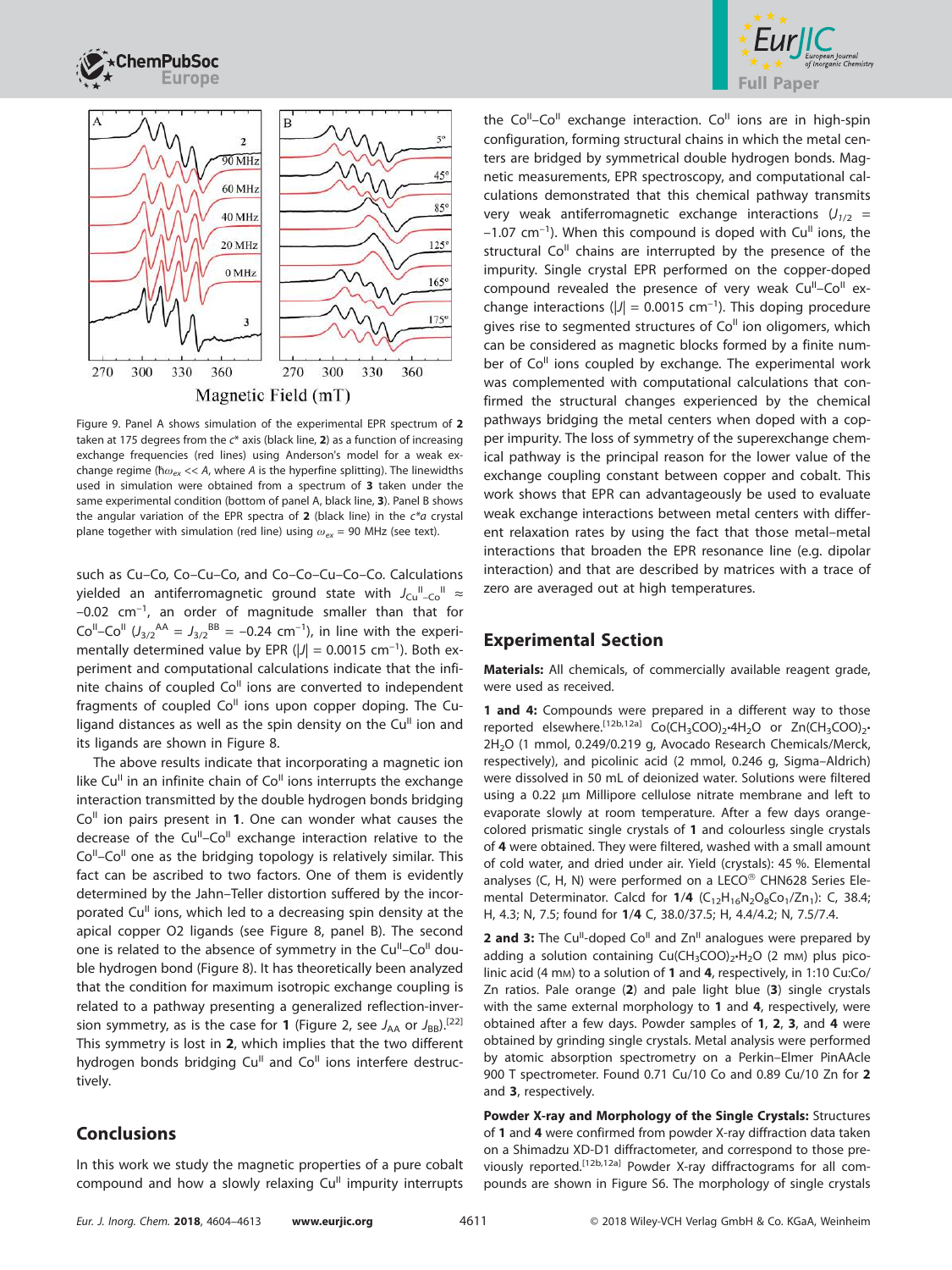

of **1**, **2**, **3**, and **4** were determined by measuring the angles between crystal faces using a Carl Zeiss Axiolab goniometric microscope. Single crystals showed well developed (001) faces.

**Magnetic Measurements:** Magnetic data were obtained with a Quantum Design MPMS2 SQUID magnetometer. Magnetization and magnetic susceptibility measurements were performed on 42 mg of a powder sample of **1** encapsulated on a gelatin container of known diamagnetic contribution as a function of the external DC magnetic field (between 0 and 5 T) at 2 K and as a function of temperature (between 2 and 300 K) at 50 mT, respectively. The molar magnetic susceptibility values were corrected for diamagnetism  $(\chi_{\text{DIA}} = -143 \times 10^{-6} \text{ cm}^3 \text{ mol}^{-1})$  using the Pascal's constants.<sup>[23]</sup> The fitting procedure of the magnetic data was performed using the PHI software.<sup>[24]</sup>

**EPR Measurements:** Variable temperature X-band CW-EPR measurements were performed on a Bruker EMX-Plus spectrometer, equipped either with a nitrogen continuous-flow cryostat (100– 340 K) or with an Oxford helium continuous-flow cryostat (4–100 K) and a rectangular cavity with 100 kHz field modulation. X-band CW-EPR spectra of oriented single crystals of **1** were obtained at 10 K, whereas those of **2** and **3** in the range 100 K–340 K.

Single crystals of **1**, **2**, and **3** were oriented by gluing their (001) faces to a cleaved KCl cubic holder, which defined a set of orthogonal laboratory axes with the y direction corresponding to the crystal b axis, a fact confirmed by the symmetry of the angular variation of the EPR signals in the xy and zy planes. The cubic sample holder was placed on the top of a Rexolite cylinder which was fitted to the end of a 4 mm OD quartz tube, as explained elsewhere.<sup>[19]</sup> The tube was positioned at the center of the microwave cavity and attached to a goniometer which allowed the sample to be rotated with the magnetic field in the xy, zx, and zy  $(y||b$  and  $x||a)$  planes of **1**, **2**, and **3** (see inset on Figure 5).

**Computational Calculations:** The first-principle screened exchange hybrid density functional of Heyd, Scuseria, and Ernzerhof (HSE) with the basis set 6-311G (d,p) was used to compute the energy of the antiferromagnetic (AFM) and the ferromagnetic (FM) states as implemented in GAUSSIAN suite of programs.[25] HSE functional was successfully used to predict the correct spin localization and the magnetic state of other systems.<sup>[26]</sup> The exchange coupling J is proportional to the difference in energy of the AFM and FM states. In order to build the AFM and FM states we used the fragment procedure implemented in GAUSSIAN.[25c]

The SCF convergence was achieved up to  $10^{-9}$  Hartree  $(2 \times 10^{-4} \text{ cm}^{-1})$ . Calculations were based on the crystallographic structures of **1** and **4**, which includes the heavy atoms and also the hydrogen atoms. No structural relaxation was allowed.

# *Acknowledgments*

We thank FONCyT, CONICET, and CAI+D-UNL for financial support. A. L. P. thanks CONICET for a fellowship grant. S. D. D and C. D. B. are members of CONICET-Argentina.

**Keywords:** Cobalt. Copper. EPR spectroscopy. Exchange interactions. Magnetic properties

[1] a) M. Cortijo, V. Bulicanu, K. S. Pedersen, M. Rouzières, J. Bendix, R. Clérac, E. A. Hillard, Eur. J. Inorg. Chem. **2018**, 320–325; b) S. L. Lambert, D. N. Hendrickson, Inorg. Chem. **1979**, 18, 2683–2686; c) D. Gatteschi, Adv. Mater. **1994**, 6, 635–645; d) J. P. S. Walsh, S. Sproules, N. F. Chilton, A.-L.



Barra, G. A. Timco, D. Collison, E. J. L. McInnes, R. E. P. Winpenny, Inorg. Chem. **2014**, 53, 8464–8472; e) M. L. Kirk, D. A. Shultz, D. E. Stasiw, D. Habel-Rodriguez, B. Stein, P. D. Boyle, J. Am. Chem. Soc. **2013**, 135, 14713–14725; f) M. V. Fedin, S. L. Veber, E. G. Bagryanskaya, V. I. Ovcharenko, Coord. Chem. Rev. **2015**, 289–290, 341–356; g) Y. Journaux, J. Ferrando-Soria, E. Pardo, R. Ruiz-Garcia, M. Julve, F. Lloret, J. Cano, Y. Li, L. Lisnard, P. Yu, H. Stumpf, C. L. M. Pereira, Eur. J. Inorg. Chem. **2018**, 2018, 228–247; h) C. Mathonière, Eur. J. Inorg. Chem. **2018**, 2018, 248–258; i) M. G. Alexandru, D. Visinescu, S. Shova, M. Andruh, F. Lloret, M. Julve, Eur. J. Inorg. Chem. **2018**, 2018, 360–369; j) S. Ostrovsky, Z. Tomkowicz, W. Haase, Coord. Chem. Rev. **2009**, 253, 2363–2375. *((<=PM: CrossRef notyet done))*.

- [2] a) V. Lloveras, E. Badetti, K. Wurst, V. Chechik, J. Veciana, J. Vidal-Gancedo, Chem. Eur. J. **2016**, 22, 1805–1815; b) M. Jurić, D. Pajić, D. Žilić, B. Rakvin, K. Molčanov, J. Popović, Dalton Trans. **2015**, 44, 20626–20635; c) R. A. Allao, A. K. Jordao, J. A. L. C. Resende, A. C. Cunha, V. F. Ferreira, M. A. Novak, C. Sangregorio, L. Sorace, M. G. F. Vaz, Dalton Trans. **2011**, 40, 10843–10850; d) L. Sorace, C. Sangregorio, A. Figuerola, C. Benelli, D. Gatteschi, Chem. Eur. J. **2009**, 15, 1377–1388.
- [3] a) R. Calvo, Appl. Magn. Reson. **2007**, 31, 271–299; b) S. K. Hoffmann, W. Hilczer, J. Goslar, Appl. Magn. Reson. **1994**, 7, 289–321; c) A. C. Rizzi, N. I. Neuman, P. J. González, C. D. Brondino, Eur. J. Inorg. Chem. **2016**, 192– 207; d) D. Žilić, D. Maity, M. Cetina, K. Molčanov, Z. Džolić, M. Herak, ChemPhysChem **2017**, 18, 2397–2408; e) P. Gast, E. J. J. Groenen, in eMagRes, Vol. 5, **2016**, pp. 1435–1444; f) D. Maganas, S. Milikisyants, J. M. A. Rijnbeek, S. Sottini, N. Levesanos, P. Kyritsis, E. J. J. Groenen, Inorg. Chem. **2010**, 49, 595–605; g) J. Titiš, R. Boča, Inorg. Chem. **2011**, 50, 11838–11845; h) M. Idesicova, J. Titiš, J. Krzystek, R. BoÄýa, Inorg. Chem. **2013**, 52, 9409–9417.
- [4] a) N. I. Neuman, E. Burna, R. Baggio, M. C. G. Passeggi, A. C. Rizzi, C. D. Brondino, Inorg. Chem. Front. **2015**, 2, 837–845; b) C. D. Brondino, N. M. C. Casado, M. C. G. Passeggi, R. Calvo, Inorg. Chem. **1993**, 32, 2078–2084; c) C. A. Steren, R. Calvo, O. E. Piro, B. E. Rivero, Inorg. Chem. **1989**, 28, 1933–1938; d) B. Natarajan, S. Mithira, S. Deepa, P. Sambasiva Rao, Appl. Magn. Reson. **2008**, 35, 57–71; e) D. Srinivas, M. V. B. L. N. Swamy, S. Subramanian, Mol. Phys. **1986**, 57, 55–63.
- [5] a) C. More, M. Asso, G. Roger, B. Guigliarelli, J. Caldeira, J. Moura, P. Bertrand, Biochemistry **2005**, 44, 11628–11635; b) C. D. Brondino, M. G. Rivas, M. J. Romao, J. J. Moura, I. Moura, Acc. Chem. Res. **2006**, 39, 788–796; c) R. Calvo, M. C. Passeggi, R. A. Isaacson, M. Y. Okamura, G. Feher, Biophys. J. **1990**, 58, 149–165; d) S. S. Eaton, G. R. Eaton, Coord. Chem. Rev. **1978**, 26, 207–262.
- [6] a) T. Gong, X. Yang, J. J. Fang, Q. Sui, F. G. Xi, E. Q. Gao, ACS Appl. Mater. Interfaces **2017**, 9, 5503–5512; b) R. R. Baum, C. D. James, D. L. Tierney, in Future Directions in Metalloprotein and Metalloenzyme Research (Eds.: G. Hanson, L. Berliner), Springer International Publishing, Cham, pp. 33– 54; c) K. E. Prosser, C. J. Walsby, Eur. J. Inorg. Chem. **2017**, 2017, 1573– 1585; d) W. R. Hagen, Biomolecular EPR spectroscopy, CRC press, Boca Raton, FL, **2008**; e) P. Maslewski, D. Wyrzykowski, M. Witwicki, A. Dołęga, Eur. J. Inorg. Chem. **2018**, 2018, 1399–1408; f) Z. G. Lada, Y. Sanakis, C. P. Raptopoulou, V. Psycharis, S. P. Perlepes, G. Mitrikas, Dalton Trans. **2017**, 46, 8458–8475; g) E. A. Suturina, J. Nehrkorn, J. M. Zadrozny, J. Liu, M. Atanasov, T. Weyhermüller, D. Maganas, S. Hill, A. Schnegg, E. Bill, J. R. Long, F. Neese, Inorg. Chem. **2017**, 56, 3102–3118.
- [7] a) Y. L. Qin, B. W. Yang, G. F. Wang, H. Sun, Acta Crystallogr., Sect. C **2016**, 72, 555–560; b) A. C. Rizzi, R. Calvo, R. Baggio, M. T. Garland, O. Peña, M. Perec, Inorg. Chem. **2002**, 41, 5609–5614; c) E. Coronado, M. Drillon, P. R. Nugteren, L. J. de Jongh, D. Beltran, J. Am. Chem. Soc. **1988**, 110, 3907– 3913; d) J. J. Borras-Almenar, E. Coronado, D. Gatteschi, C. Zanchini, Inorg. Chem. **1992**, 31, 294–298.
- [8] a) K. M. Salikhov, R. T. Galeev, V. K. Voronkova, Y. V. Yablokov, J. Legendziewicz, Appl. Magn. Reson. **1998**, 14, 457–472; b) P. J. González, G. I. Barrera, A. C. Rizzi, J. J. G. Moura, M. C. G. Passeggi, C. D. Brondino, J. Inorg. Biochem. **2009**, 103, 1342–1346; c) S. S. Eaton, G. R. Eaton, Coord. Chem. Rev. **1988**, 83, 29–72.
- [9] a) I. Yildirim, B. Karabulut, O. Büyükgüngör, Spectrochim. Acta Part A **2016**, 152, 608–613; b) I. Ucar, B. Karabulut, A. Bulut, O. Büyükgüngör, Spectrochim. Acta Part A **2008**, 71, 1239–1245; c) K. Velavan, R. Venkatesan, P. Sambasiva Rao, Spectrochim. Acta Part A **2005**, 62, 494–499; d) R. M. Krishna, S. V. J. Lakshmana, Radiat. Eff. Defects Solids **1994**, 132,